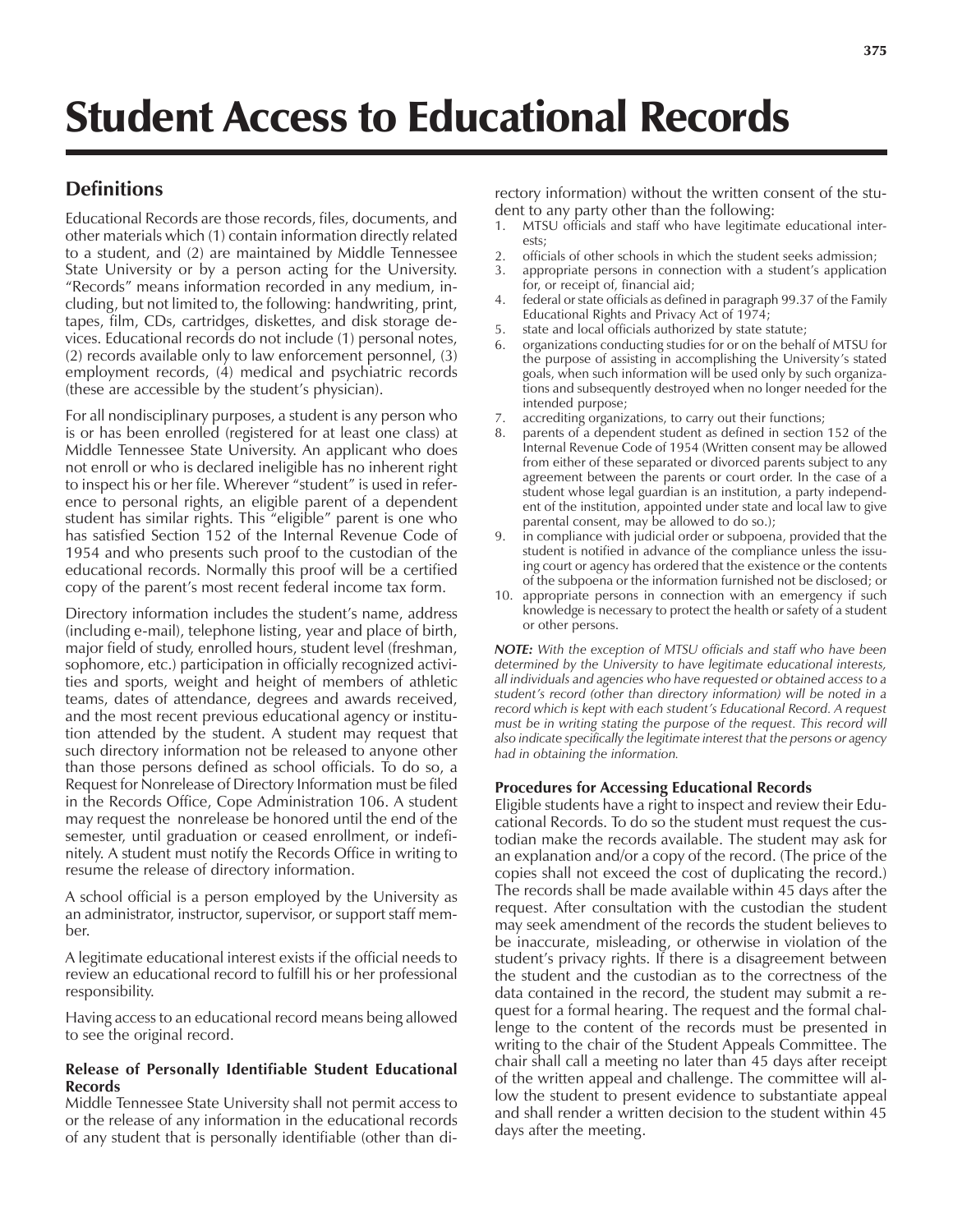Complaints of alleged failure of the institution to comply with the Family Educational Rights and Privacy Act may be filed with the Family Policy Compliance Office, U.S. Department of Education, 400 Maryland Avenue, SW, Washington, D.C. 20202-4605.

*NOTE: This procedure does not provide for a hearing to contest an academic grade.*

#### **Exclusions**

Right of access does not include

- 1. financial records of parents or any information therein;
- 2. confidential letters and statements of recommendation placed in the educational record of a student prior to January 1, 1975;
- 3. records to which access has been waived by a student. (This applies only if a student, upon request, is notified of the names of all

persons making confidential recommendations and if such recommendations are used solely for the purpose for which they were intended.)

#### **Destruction of Educational Records**

Educational records may be destroyed except that a student shall be granted access prior to destruction if such is requested.

#### **Informing Students**

MTSU informs its students of the policy governing privacy rights of students' Educational Records by publishing the policy in the University Catalogs. *A listing of the types of records and related information follows.*

## Educational Records at MTSU

| <b>Type of Educational Record</b>                       | <b>Information in Record</b>                                                                                                                                                                                           | <b>Persons with Access</b>       | <b>Custodian Who Reviews/</b><br><b>Expunges Record</b>             |
|---------------------------------------------------------|------------------------------------------------------------------------------------------------------------------------------------------------------------------------------------------------------------------------|----------------------------------|---------------------------------------------------------------------|
| Academic Record                                         | Courses, grades, degrees,<br>entrance examination scores                                                                                                                                                               | Faculty/staff with official need | Director of Records                                                 |
| Locator Information                                     | Personal address, e-mail addresses,<br>telephone no., class schedule                                                                                                                                                   | Faculty/staff with official need | Director of Records                                                 |
| Nonrelease Lists                                        | Information concerning nonrelease<br>of records                                                                                                                                                                        | Faculty/staff with official need | Director of Records                                                 |
| <b>Withdrawal Records</b>                               | Demographic; reason for withdrawal                                                                                                                                                                                     | Faculty/staff with official need | Coordinator of University<br>Withdrawals and Director<br>of Records |
| Student Folder (Undergraduate)                          | Application for admission,<br>receipt for admission fee,<br>high school transcript,<br>previous college transcript,<br>general correspondence,<br>admission test scores                                                | Faculty/staff with official need | Director of Records                                                 |
| Student Folder (Graduate)                               | Application for admission,<br>receipt for admission fee,<br>previous college transcripts,<br>general correspondence,<br>references, test scores<br>(Miller's Analogy, Cooperative English,<br>GRE, ACTSB, GMAT, TOEFL) | Faculty/staff with official need | Dean of College of<br><b>Graduate Studies</b>                       |
| Application to Upper Division Form                      | Name, degree, major, minor(s),<br>courses, grades                                                                                                                                                                      | Faculty/staff with official need | Director of Records                                                 |
| Teacher Reports of Incomplete,<br>Change of Grade Forms | Grades for particular courses                                                                                                                                                                                          | Faculty/staff with official need | Director of Records                                                 |
| <b>Grade Records</b>                                    | Students in each class and final grade                                                                                                                                                                                 | Faculty/staff with official need | Director of Records                                                 |
| Drop/Add Forms/Transactions                             | Class change data                                                                                                                                                                                                      | Faculty/staff with official need | Director of Records                                                 |
| Change of Major<br>Academic Program Forms               | Major change, advisor's name                                                                                                                                                                                           | Faculty/staff with official need | Department/School of<br>Major                                       |